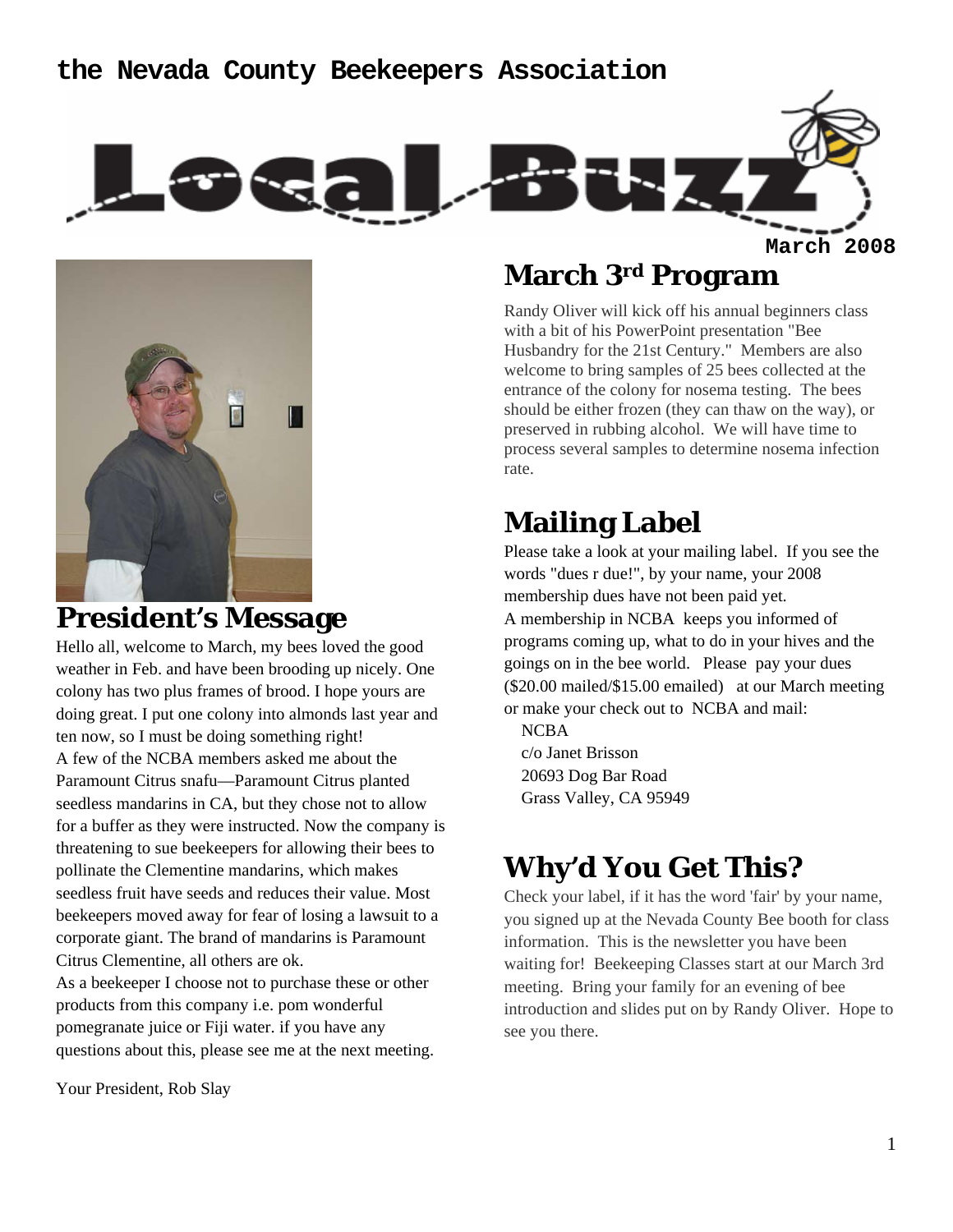# **Alert! Hive Theft! Alert!**

Mike Hall, a beekeeper in Sacramento County, has had two separate thefts of beehives within the past week. The hives are described as having bright yellow lids, in excellent condition, and on new pallets. Evidence at the yard where the bees were stolen points to a "pro". A total of 180 hives have been stolen. Just for almond pollination at \$125/ hive that amounts to a catastrophic loss (\$22,500) for our beekeeper. So please keep an eye out and contact me if you see these hives.

Also it was suggested since these hives have bright yellow lids, perhaps our aerial applicators could be help out, as this time of year they are especially aware of bees. Any information which leads to recovering the hives will be greatly appreciated. By: David L. Wilson, Chief Deputy Agricultural Commissioner, Sacramento County. 916-875-6150

## **Bee Bits**

#### By Randy Oliver

What a crazy winter! I've never seen a winter this rough for bees. We've had rough springs due to El Nino, but the nonstop cold and snow were tough. On the discussion group Bee-L, someone asked today (Feb 22): Is there any truth to the Rumors I am hearing? [about almond pollination shortages]

I replied: I haven't wanted to dispute previous posts that there are plenty of bees in Calif. As with last year, there are plenty of boxes in Calif.

Again, as in last year, some of those boxes had bees in them in the recent past, but no longer do. The bloom is just beginning--way late, and the weather has turned foul again. Many out of staters dropped off bees early, expecting better weather, and a timely bloom. Neither happened. So colonies sat in the cold and starved. Not cold enough to form a tight cluster and conserve stores, so they burned through their food. Then a few days of warm to get robbing and burn up even more energy futilely looking for food. Then the current rain again, which should last through Sunday. My guess is that colony protein levels are low, unless the colonies have patties on them.

Monday should begin a sunny turn in the weather, and then we will really know what the bee situation is. But I can tell you that cell phones are ringing as beekeepers try to fill in sudden holes in their contracts.

I personally went down and put pollen supplement on all my protein-hungry colonies a few days ago. Other local beekeepers kept their bees out of the orchards and on mustard flows until the last minute--they are moving in today in the rain. Almond pollination separates the beekeepers from the box haulers.

Now before anyone accuses me of blaming losses on PPB, there are some very good beekeepers experiencing losses. There are also mediocre beekeepers (such as myself) suffering the same (I believe that mine reached their nadir about two weeks ago). There are some incredibly strong colonies in almonds--I'm talking to those guys to see how they pulled it off. 'Cause next year...

#### Randy Oliver

#### In rainy California

I recently returned from Pennsylvania, where I was a speaker. I was able to spend time with two of the top CCD researchers—Dennis van Englesdorp and Dr. Diana Cox-Foster. I'll tell you, bee research has never been more exciting! The politics, intrigue, competition for money and prestige are amazing, yet incredible research keeps getting done. My hat is off to the hardworking researchers trying to figure things out in an environment where getting sufficient funding is their major concern.

The hot topics in my mind are Nosema ceranae and bee viruses. Here is the intro to the article that I am submitting today: The more I learn about CCD and other colony maladies, the more I am impressed by the fact that honey bees are currently dealing with a complex of novel parasites, pathogens, vectors, stresses, and immunosuppressants. The nutrition/parasite/virus complex appears to me to be where the main action is, and viruses are all too often winning the game! (More on this in a later article). Unfortunately, at present, there isn't much we can directly do about viruses ; but what we can do is feed our bees well, and take action against the parasites.

Healthy bees generally handle viruses fairly well until something starts punching holes through their integument. And that's just what mites and nosema do one pierces the skin, the other perforates the gut. As I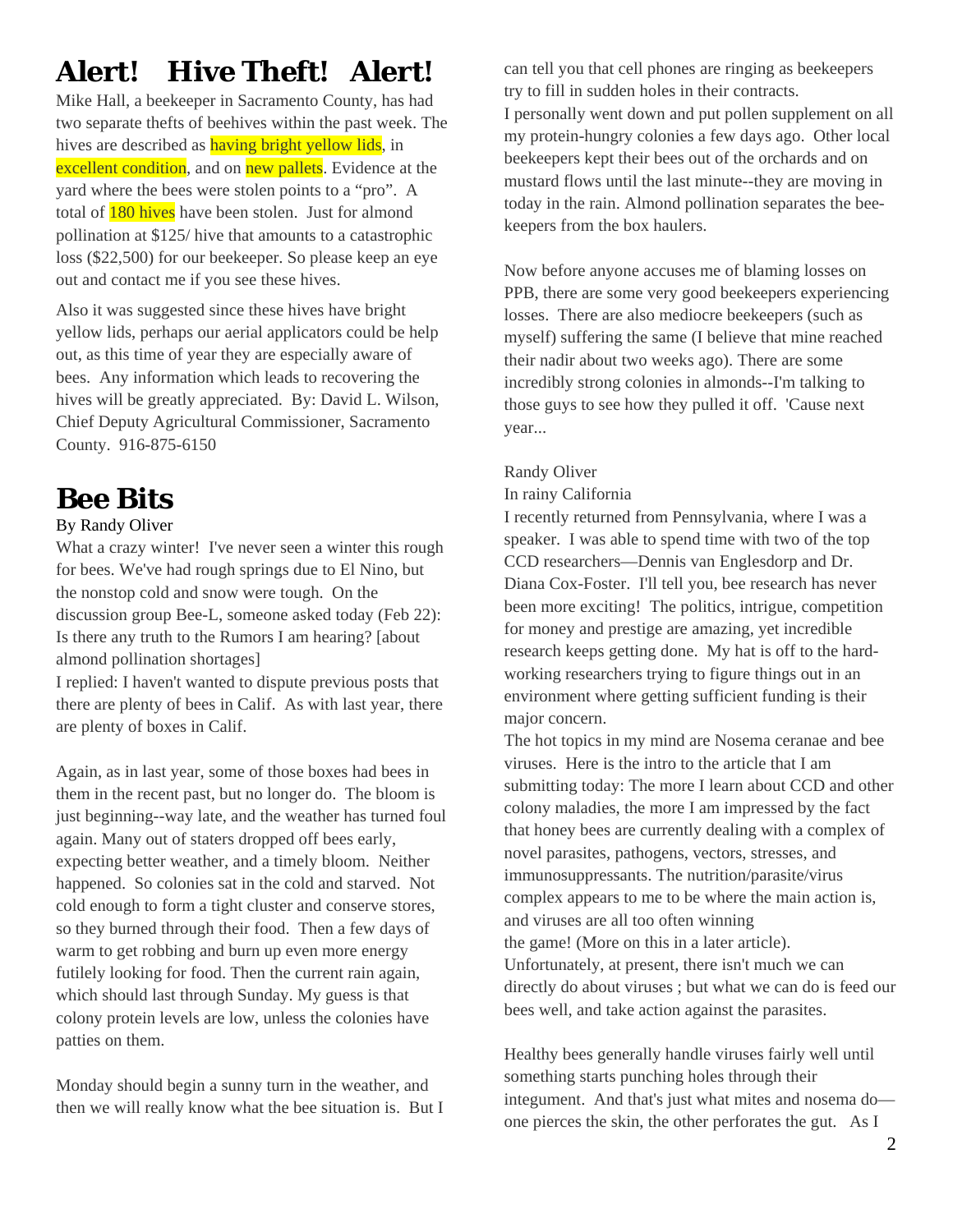speak to beekeepers who are successful at bringing strong colonies into the almonds, a common thread is that they've been diligent at keeping mite and nosema levels down—in the case of mites, way down. Many also swear by heavy feeding to supplement natural forage.

Today's successful beekeeper tends to be smart, diligent, hardworking, and willing to invest time and money into good bee husbandry.

Back to Nosema ceranae

The big question is: just how virulent is N. ceranae in this country? In Spain, Dr. Mariano Higes' team found ceranae to be devastating to both colonies, and to individual bees in the lab. However, Dr. Steve Pernal of Alberta, in a small lab test, did not find it to be notably more virulent than N. apis. I've spoken to beekeepers who found high spore counts this fall, yet have thriving bees in almonds. Yet others, including myself, have seen colonies lag, or go downhill with moderate spore counts in summer. Others in the US report major collapses.

Researchers in North America are trying to figure out the equation that makes ceranae the kiss of death in some colonies, and a mere nuisance in others. Why do some yards go down, while other yards in the same operation thrive? As I mentioned in the forward, there are likely other aspects or players involved. In any case, it would certainly be prudent for any beekeeper to monitor nosema levels, and to treat if necessary.

# **Raffle Items Appreciated**

Please help to support the club through the raffle! The raffle makes it possible for us to have those special speakers come to our meetings. Bring your unwanted extras of bee equipment, home made jellies and jams are also great. Whatever you think someone else might like and you no longer need or desire. Thanks for your support!!!

Karla Hanson, Raffle Chair



For Sale: Country Rubes Combo Screened Bottom Boards for sale.

 Special NCBA Club Price. Will have at club meeting.

 Call Janet for details. 530-913-2724 or email at rubes@countryrubes.com.

## **February Minutes**

Pres Rob Slay opened with Q&A Finance Brisson:OctEnd\$1189.18; Inc\$111.50; Exp\$121.72;NovEnd\$1178.96. DecExp\$404.63; DecEnd\$774.33. JanInc\$746; Exp\$284.74; JanEnd\$1285.59. PROGRAM John Miller, keeps 1600 hives. "Spring Buildup" Jan is time to provide pollen patties with pollen or brewer's yeast for protein, sucrose sugar, medications. Fumagillin treats Nosema apis and N. ceranae. Fall broods are the most important of the year. New World black Carniolans keep smaller clusters, eat less. In spring Italian yellow bees build fast if fed sucrose (not fructose.) Spring splits are time to requeen if the brood is poor. Pollination contracts now \$160 for 8 full frames (out of 20) @60F. Miller over winters his bees in S. Dakota potato cellars with 40F dark, quiet, dormant conditions. Janet Brisson demonstrated screened bottom board convertible hive bases and plastic traps for Small Hive Beetles, which cluster at top of frames. For March meeting, Randy will show exam for Nosema. Bring a jar of 20-40 bees, collected from entrance at noon, in alcohol. Jack Meeks, sec

### **BEE SYMPOSIUM MARCH 8, 2008**  THE HONEYBEE, Pollinators AND THE ENVIRONMENT

In this time of global ecological challenges, the honeybee is an indicator species reflecting the enormous changes taking place in our world. Bee populations are dying and pollination ecology is deeply affected. As beekeepers, we must become stewards of the earth and change paradigms. This one-day symposium offers information and speakers with new perspectives on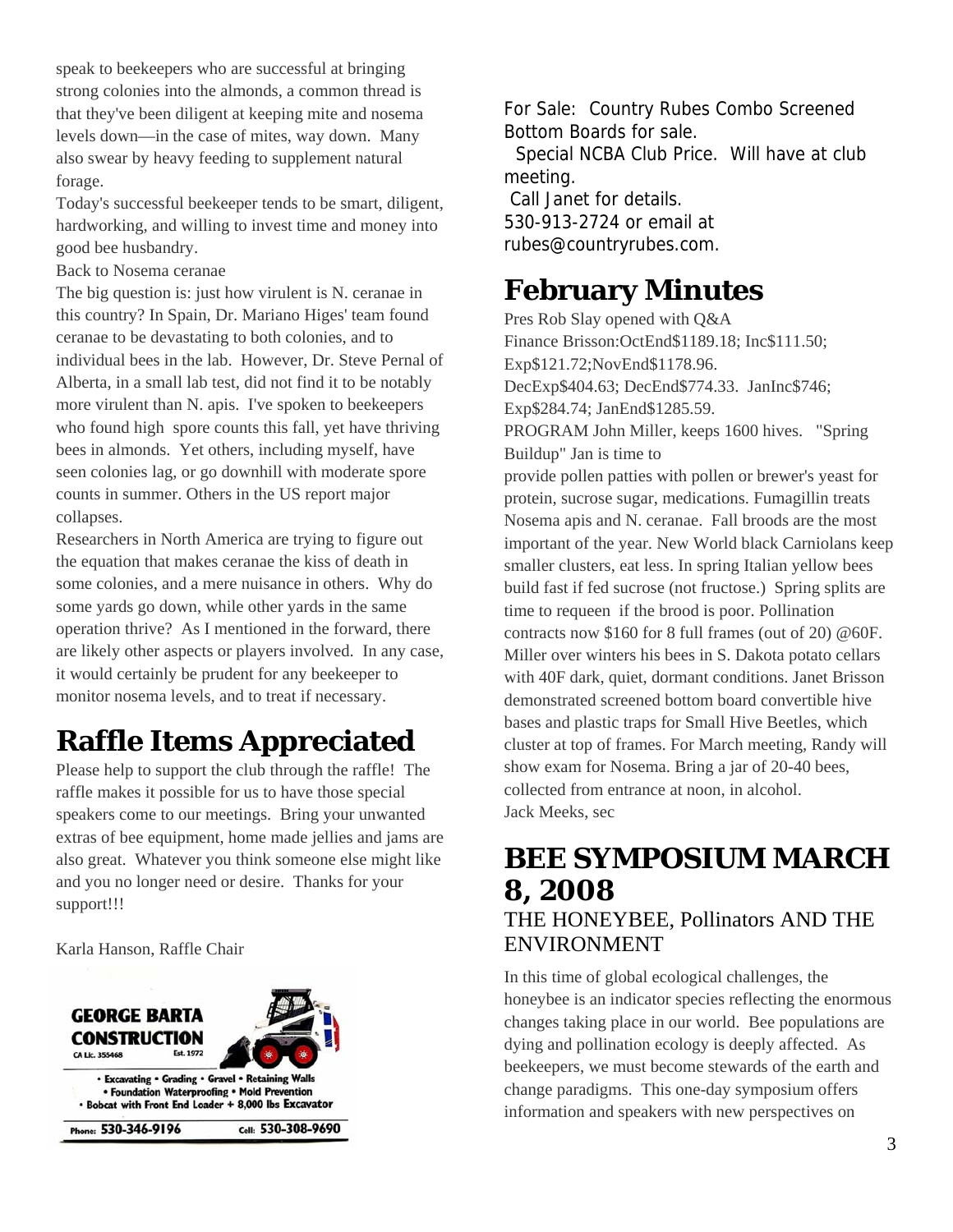honeybees and native pollinators, beekeeping practices, innovative approaches and ecological strategies for beekeepers.

The SYMPOSIUM features Randy Oliver, Grass Valley, Biologist and forward-thinking commercial beekeeper, Dr. Eric Mussen, Entomologist, UC Davis, CA Beekeeper Association 2006 Beekeeper of the Year Katharina Ullmann, Presenting for Claire Kremnen, Xerces Society, UC Berkeley, Serge Labesque, 2006 Western Apiculturist Society's (WAS) Innovator of the year, Kathy Kellison, Executive Director of Partners For Sustainable Pollination (PFSP), Michael Thiele, Holistic beekeeper; Demeter Beekeeping Standards, Ron Fessenden, M.D. Co-Chairman of The Committee on Honey and Human Health. A panel discussion will take place, and two innovative movies on beekeeping will be presented by the filmmakers 1) Pollen Nation, by Singeli Agnew and Joshua Fischer , 2) The Vanishing of the Bees, by Maryam Henein , Doreen Schmid, presenting bee art, The Melissa Garden, A honey bee sanctuary in Healdsburg, Rudolf Steiner College, Sonoma County Master Gardeners, 4-H Kids, Sonoma County Beekeeping Association and more.

LOCATION: Summerfield Waldorf School & Farm. There is limited parking, so please carpool. 655 Willowside Road, Santa Rosa, CA The date is Saturday, March 8, 2008 from 9:00 am to 6:00 pm. Tickets are \$25.00 (advance) \$30.00 (at the door) Tickets may be purchased by phone at (707) 824-2905 or by MAIL before March 1 at Beekind Honey Shop, 921 Gravenstein Hwy. 116 South in Sebastopol. Go to beekind.com for directions and a flyer. Additional information may be requested at: symposium@beekind.com. Lunch by "Angelo" will be available for purchase on site.

#### Cottage Cosmetics

A how-to guide for making fine olive oil soap and all natural personal care products using beeswax is available from local author and herbalist, Linnie McNaughton. The guide includes detailed instructions. To order send a check for \$15 to: Green Blessings 21055 Dog Bar Road

Grass Valley 95949 Or call (530) 906-0831 Email: greenblessings@infostations.com Green Blessings - Class Schedule 2008 June 22- Herbal First Aid

July 13- Luxurious Lavender

October - 4 Felted Pumpkins

November 1 - Cheesemaking

November 15 - Kitchen Cosmetics

November 22 - Soapmaking

 December 6 - Kitchen Cosmetics for Holiday Gift Making

 For more information & to register for classes go to secure website: greenblessings.com or call Linnie at: (530) 906-0831



#### **Sacramento Beekeeping Supplies**

- Complete line of all beekeeping supplies
- Candle making supplies (molds, wicks, dyes, scents)
- Glycerin soap making supplies (soap base, molds, scents, and dyes)
- Honeycomb sheets for rolling candles (50 colors and in smooth)
- Beeswax and paraffin, special container candle wax
- Gifts, books, ready made candles 2110 X Street, Sacramento, CA 95818 **(916) 451 – 2337** fax (916) 451 – 7008 email:sacbeek@cwnet.com Open Tuesday through Saturday 9:30 – 5:30 MAIL ORDERS RECEIVE QUICK SERVICE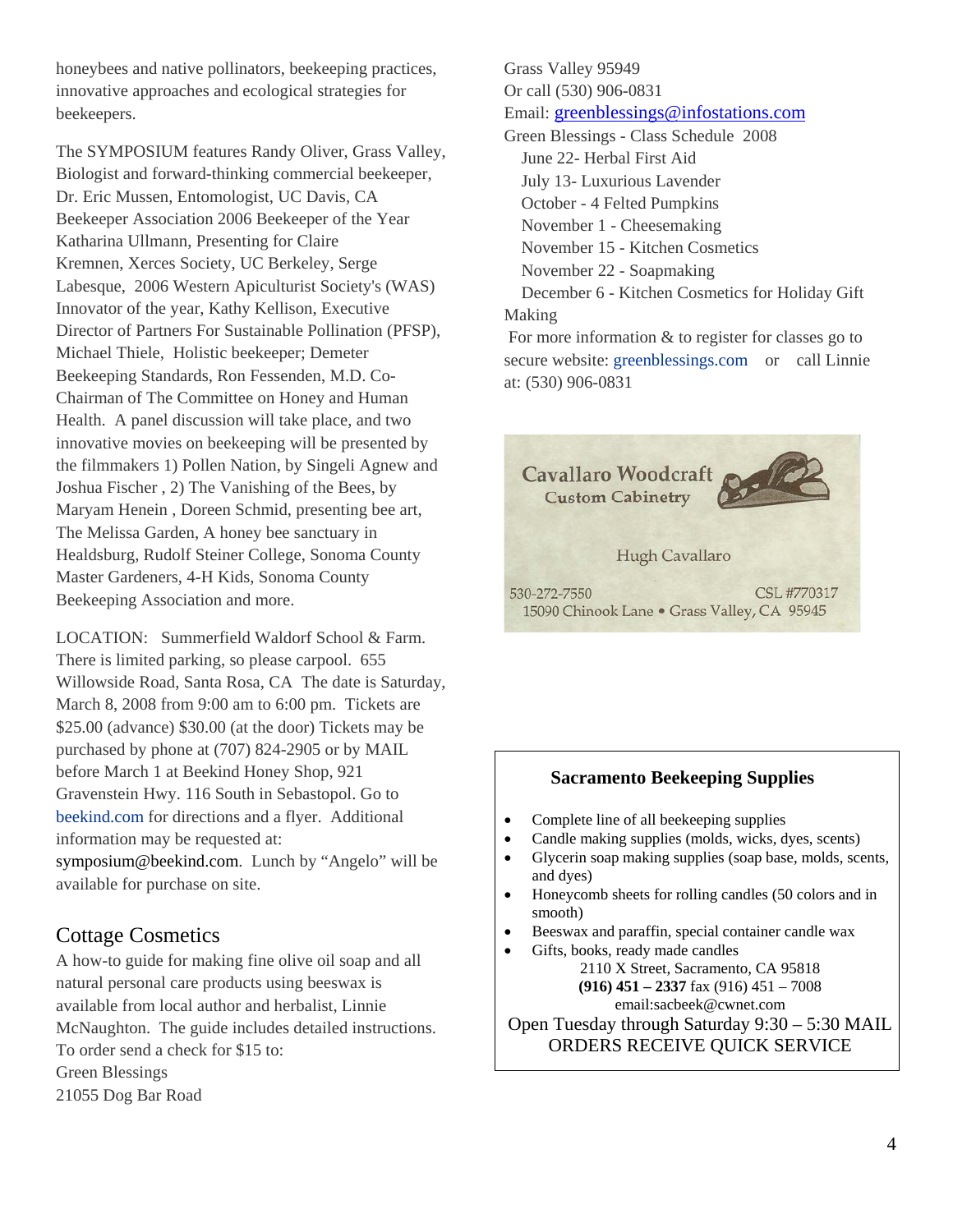## **Organic Beekeeping Forum Conference Notes**

We just got back from the first Organic Beekeeping Forum Conference, at a YMCA camp, 4000'+ in the mountains outside Tucson, AZ. For \$80, we shared dorm rooms for two nights with 6 meals. This was an amazing event. This eclectic group of about 75 people from all backgrounds and all corners of the US, and a few with roots outside the nation, all met with intent to save the planet. Many were back yard to small scale farmers, intent on keeping things as natural as possible. The group conversation went quickly from the health of the bee to getting top dollar for natural honey (small jars worked out to \$20.00 a pound) they couldn't keep in stock. This echoed Larry Connor's Serious Sideliner Symposium last month, 'Localvores' – people committed to eating and learning about foods grown close to home.

The main theme was small cell or natural beekeeping without the use of any treatments, including powdered sugar, which I've been passionate about. The matriarch and organizer of the convention was Arizona's Dee Lusby, who pioneered, with her late husband, Ed, the art of regressing bees to a smaller size to bring back health and vitality to what could be our new indicator species, the honey bee. Through research dating back to the 1860's, the Lusby's discovered that the original European Honey Bee were smaller in size. They found early writings of not only smaller bee sizes, but small cell sizes. When beekeepers starting breeding bees to produce a larger gentler line that produces more honey, they found they were able to do this quickly by putting bees on foundation that was imprinted with a slightly larger cell size. It seems, shortly after that, bees were hit with a combination of pest and disease issues that seem to devastate colonies year after to year.

The Lusbys figured they could reverse the process and regress. They made metal rollers that imprinted smaller cell size on wax and made their own foundation. Once the hives had regress, Ed and Dee discovered they had no varroa, no tracheal, hardly any foulbrood and they were using nothing else but small cell. They did cull their hives severely. They wanted only survivor bees in their operation.

 The Lusbys published their theories in an article in APIACTA XXVII; 109-117 (1992) titled "SUGGESTED BIOLOGICAL MANIPULATIVE TREATMENT FOR CONTROL OF HONEYBEE MITES". I made copies and will have them available at the club meeting March 3rd. The theory for Varroa mites had already made sense to me--- small bees, less time to develop so they emerge in fewer days, and that doesn't allow the varroa's offspring to mature and continue to breed. But tracheal mites? Lusby's theory was these mites, Acarapis woodi, co-existed on the exterior of bees. When the size of bees increased, the mite was able to travel into the bee through the enlarged thoracic spiracle.

Great speakers. Dr. Kerstin Ebbersten from Sweden talked about Bee Genetics and Breeding for Sustainable Beekeeping; Michael Bush on raising queens on small cell and one on different types of splits. Corwin Bell brought top bar hives and had a great hands on demo (I bought his cd for the club). Michael Bush has his own website www.bushfarms.com where you can find all sorts of information on small cell. The two best forums on this topic are Beesource.com and http://pets.groups.yahoo.com/group/Organicbeekeepers/

I came away inspired to seriously try Natural Beekeeping on small cell this year. Check out Randy Oliver's preliminary work on small cell at www.scientificbeekeeping.com under Varroa management and Honey Super Cell (drawn out plastic small cell to regress quickly). Below is a picture of Corwin Bell with his top bar hive and observation window that has a closeable door-cool!

Next local conference is the Bee Symposium March 8th, 2008 in Santa Rosa, CA. See you there.

Janet Brisson